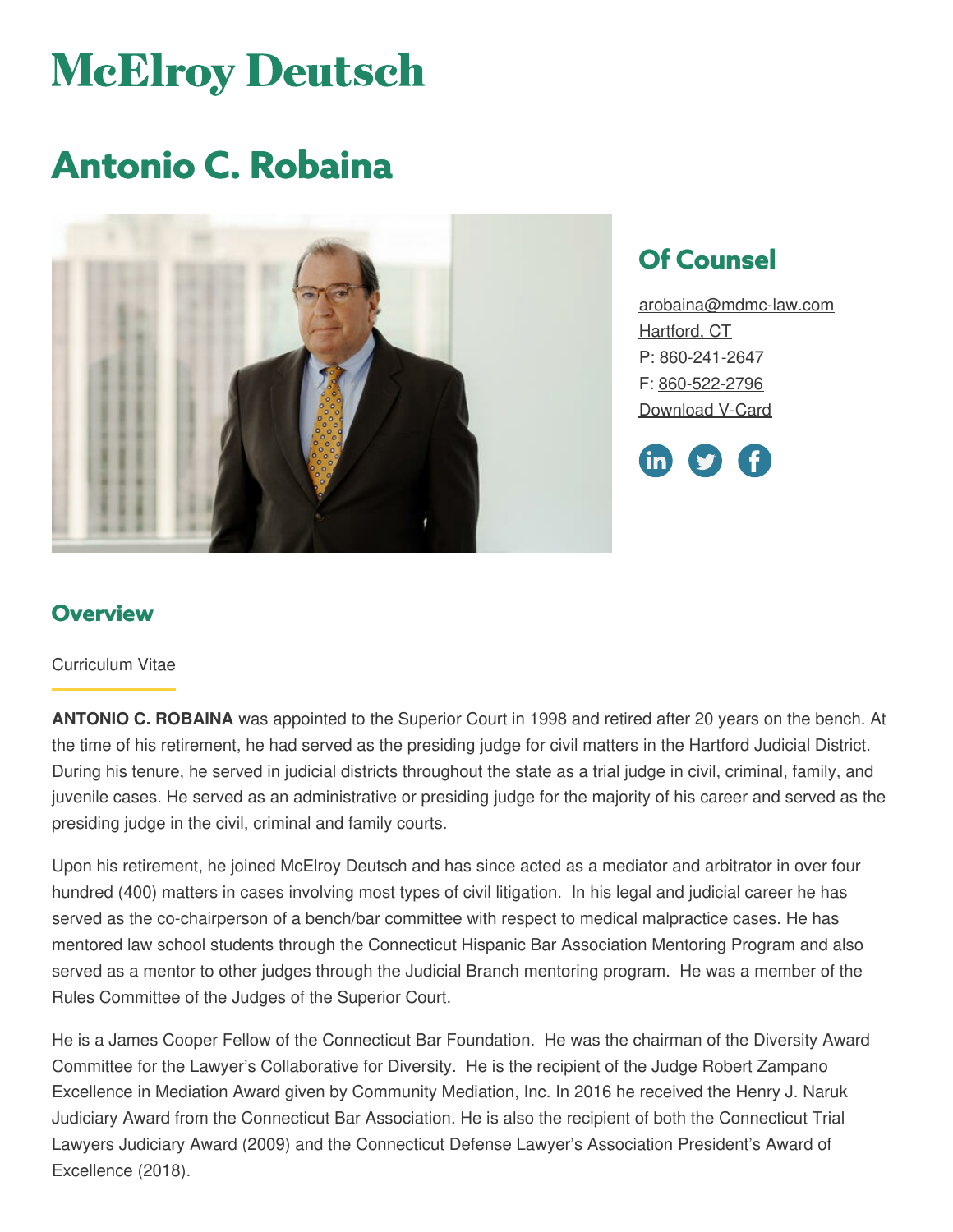From 1979 to 1998, Judge Robaina practiced law in New Haven, Connecticut. His general practice included plaintiff's personal injury, insurance defense, criminal defense, immigration law and family matters. He was a member of many organizations, including the New Haven County Bar Association, the Connecticut Trial Lawyers Association, the American Immigration Lawyers Association, the National Hispanic Bar Association, and the Connecticut Bar Association. He was one of the founders and a member of the Board of Directors of the Connecticut Hispanic Bar Association, which has honored him with an Achievement Award.

Judge Robaina served as the president of the board of directors of The Connection Fund, Inc., a nonprofit corporation designed to develop real estate for charitable purposes. During his tenure, The Connection Fund completed the state's first supportive housing project called Liberty Commons, which consists of 40 units of supportive housing in Middletown. That organization also built supportive housing for pregnant women in Groton called Mother's Retreat, a children's space called Kid's City in Middletown and renovated the former YWCA in New Haven to house treatment and rehabilitation facilities.

#### Awards

- Best Officiator Award, Connecticut Law Tribune's Legal Awards, 2021
- Connecticut Defense Lawyer's Association's President's Award of Excellence, 2018
- Henry J. Naruk Judiciary Award, Connecticut Bar Association, 2016
- Connecticut Hispanic Bar Association's Achievement Award
- Judge Robert Zampano Excellence in Mediation Award
- Connecticut Trial Lawyers Judicial Award, 2009

#### **Industries**

**[Construction](https://www.mdmc-law.com/industries/construction) [Corporate](https://www.mdmc-law.com/industries/corporate)** Health Care [Institutions](https://www.mdmc-law.com/industries/health-care-institutions) [Insurance](https://www.mdmc-law.com/industries/insurance)

#### **Practices**

[Alternative](https://www.mdmc-law.com/practices/alternative-dispute-resolution) Dispute Resolution

#### **Education**

University of Connecticut (B.A. 1976) University of Connecticut School of Law (J.D. 1979)

#### **Admissions**

State of Connecticut U.S. District Court, District of Connecticut

#### **Memberships**